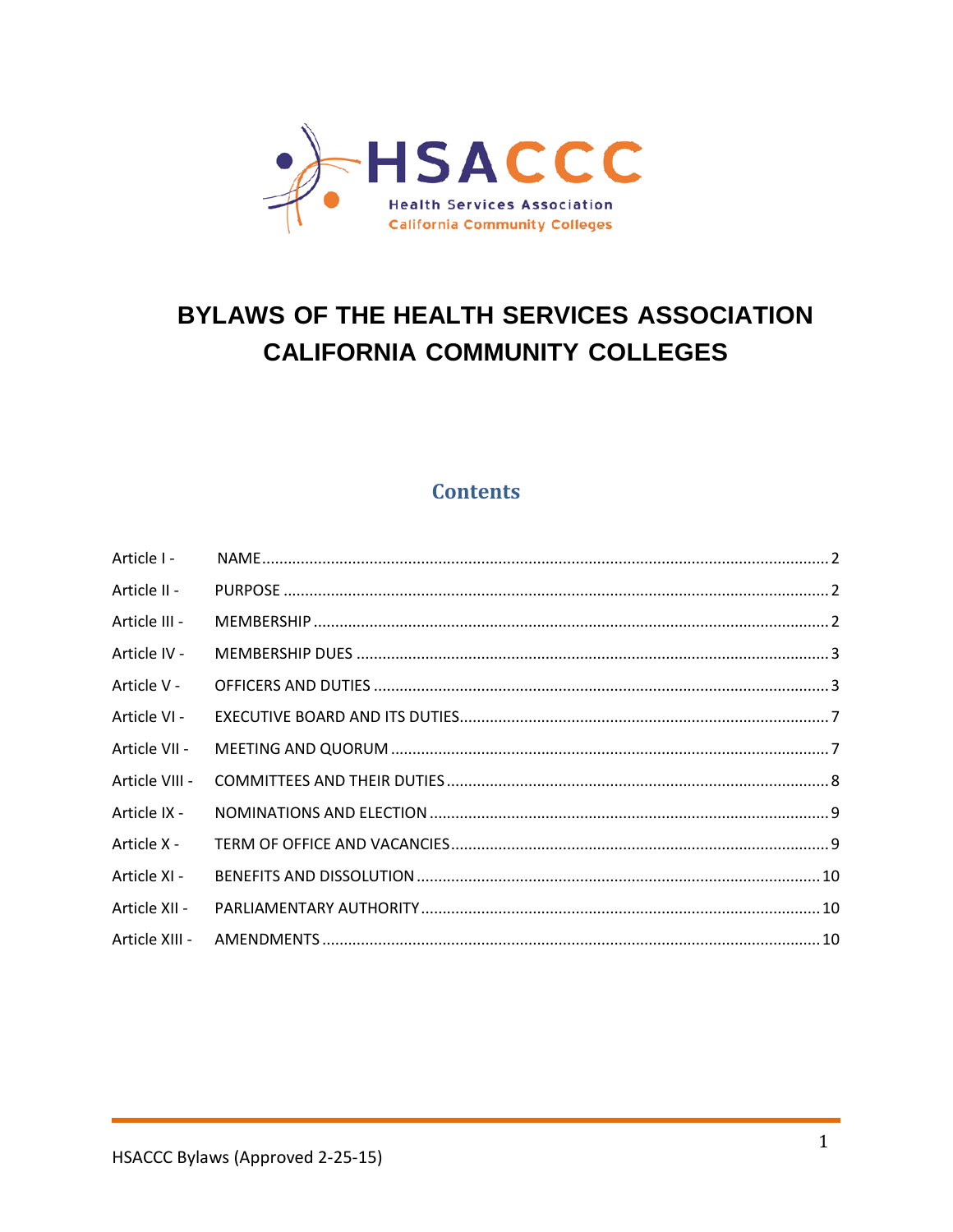

# **BYLAWS OF THE HEALTH SERVICES ASSOCIATION CALIFORNIA COMMUNITY COLLEGES**

# <span id="page-1-0"></span>**Article I - NAME**

The name of this Association shall be the Health Services Association California Community Colleges (HSACCC).

# <span id="page-1-1"></span>**Article II - PURPOSE**

The purpose of this Association shall be to enhance student success by the support and promotion of quality health service programs throughout the California Community College system by:

- A. Establishing professional qualifications and program standards within the college health setting.
- B. Providing consultation, leadership and support for health services programs.
- C. Promoting and facilitating continuing education for health services professionals.
- D. Monitoring legislation that affects health services in California Community Colleges.
- E. Promoting communication and support between health services professionals in California Community Colleges.
- <span id="page-1-2"></span>F. Conducting research and publishing.

# **Article III - MEMBERSHIP**

### **Section 1. Classifications**

- A. Regular Member (Institutional/Individual) Dues as set by Article IV. Open to health care professionals who are responsible for student health services in a California Community College.
	- 1. Shall be entitled to one vote, no institution may cast more than one vote.
	- 2. Regular members from each institution shall determine the voting delegate prior to each vote.
- B. Associate Member (non-voting) Dues as set by Article IV. Once the institution is represented, any additional health care professional working in the health services setting may join the organization as an associate member
- C. Emeritus (non-voting) no dues. Granted by the organization upon individual member's retirement.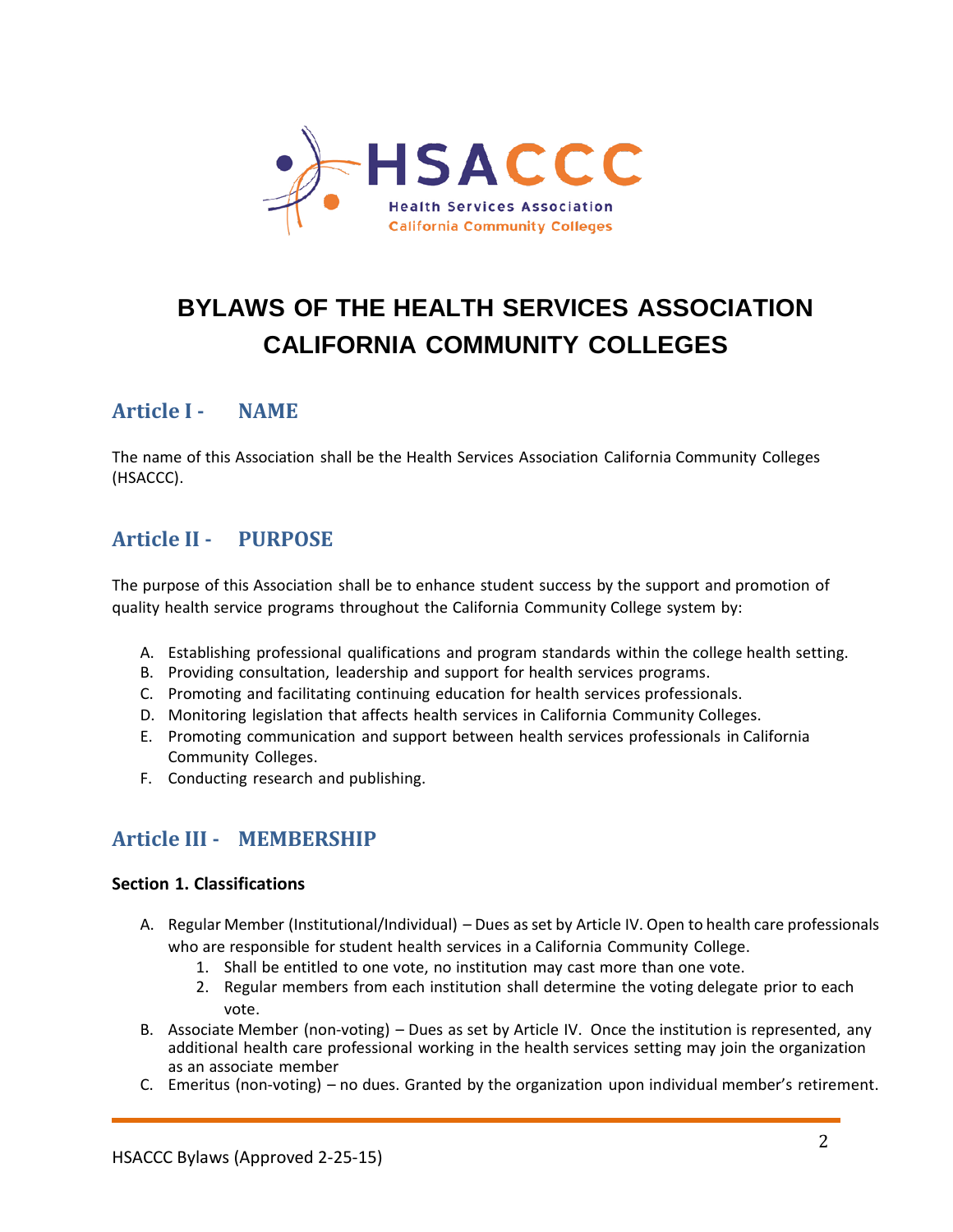- D. Honorary (non-voting) no dues. For distinguished contribution to the aims of the organization. Requires appointment and approval of the Executive Board.
- E. Community Partner (non-voting) Dues as set by Article IV. For community partners who actively collaborate with HSACCC in furthering the purpose/goals of the organization. No institutional membership is required. Community Partner membership requires appointment and approval of the Executive Board.

### **Section 2. Termination of Membership**

- A. Written notice of resignation sent to the Recording Secretary.
- B. Failure to pay dues.
- C. Revocation of membership, for cause, by a two-thirds (2/3) vote of the Executive Board. Written charges shall be given in a timely manner to the member who then has the right to appear before the Executive Board for a review of the charges. If the member does not exercise this right, termination shall become effective on the date set for review of charges.

## **Section 3. Discipline of Members and Officers**

- A. Test vote of trust: Vote of confidence or no confidence of the current membership.
- B. Good of the Order: Allows any regular member to voice complaints, suggestions and constructive criticism in a good faith attempt to rectify wrongs according to disciplinary procedures in the most current edition of Robert's Rules of Order.
- <span id="page-2-0"></span>C. Censure: Procedure as described in the most current edition of Robert's Rules of Order.

# **Article IV - MEMBERSHIP DUES**

### **Section 1. Dues structure**

- A. Dues shall be determined by a two-thirds (2/3) vote of the eligible voting members present at the annual meeting.
- B. Dues for associate members and community partners shall be one-third (1/3) the dues of regular members.
- C. Dues are due and payable at the beginning of each fiscal year on July 1.
- D. Dues shall be considered delinquent on October 1. When dues are delinquent, the member's name shall be dropped from the membership list, and the member will lose all rights and privileges of membership.
- <span id="page-2-1"></span>E. Dues may be collected at any time to accept new eligible members.

# **Article V - OFFICERS AND DUTIES**

### **Section 1. Eligibility to Hold Office**

A. Any regular member in good standing is eligible to hold office in the Association.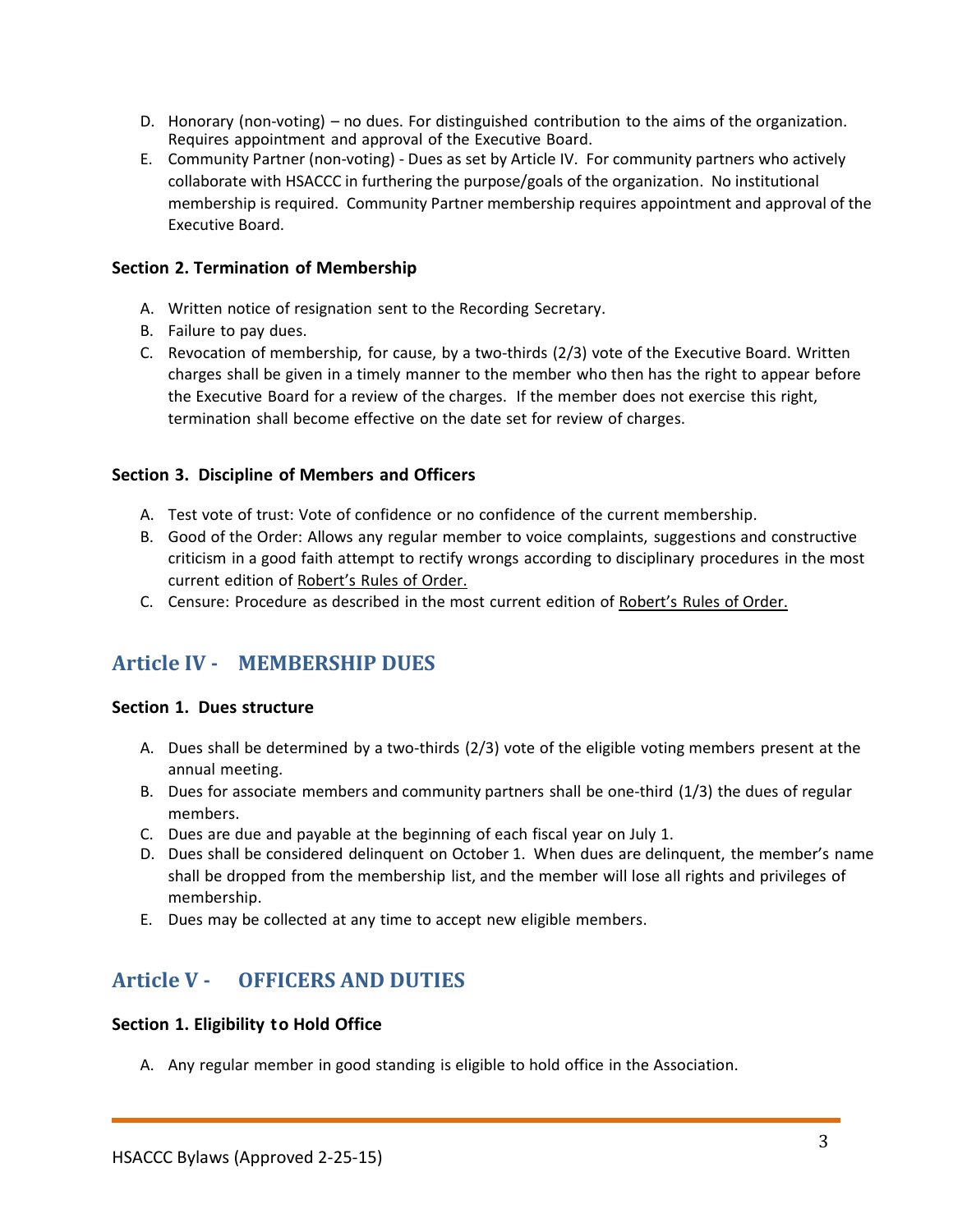### **Section 2. State Executive Office**

A. The President is the executive officer of HSACCC and succeeds from the President-Elect position.

### **Section 3. Elected Officers**

- A. Elected officers of the Association shall include, but not be limited to, President, President-Elect, Recording Secretary, Corresponding Secretary, Treasurer, Treasurer-Elect, Past President and two Area Representatives.
- B. Region Representatives shall be elected within each region, 1-10.

### **Section 4. Appointed Officers**

A. Appointed officers, nominated by the President with approval of the Executive Board, may include but are not limited to: Chairs of Task Forces; Chairs of the following standing committees outlined in Article VIII, Section 3: Nominating Committee, Legislative Committee, Communication Committee, Bylaws Committee, Research Committee, Annual Conference Committee; and Ad Hoc committees as decided by the membership.

### **Section 5. Executive Board**

- A. The Executive Board shall be comprised of the Association's state-elected officers.
- B. The Chair of the Annual Conference shall be an ex-officio non-voting member of the Executive Board.

### **Section 6. Officers and Their Duties**

- A. President
	- 1. Presides as the executive officer of the Association and represents its interests at official functions.
	- 2. Serves as official spokesperson/representative to pertinent statewide meetings.
	- 3. Communicates matters of interest and concern to the membership through the region representatives, website, listserv or other available means.
	- 4. Plans, organizes and prepares agendas for all Association meetings.
		- a. Expedites Association business in every way compatible with the rights of members and in accordance with current Robert's Rules of Order.
		- b. Authenticates, by signature, all acts, orders and proceedings of the Association, declaring its will and, in all things, obeying its government.
		- c. Appoints a presiding officer in the event that she/he cannot preside.
	- 5. Appoints ad hoc committees and/or task forces.
	- 6. Serves as an ex officio member of all committees.
	- 7. Is one of the official signatories for checks for the Association.
	- 8. Prepares the Association's annual report.
- B. President-Elect
	- 1. President-Elect is the beginning of a three year commitment, commencing with President-Elect,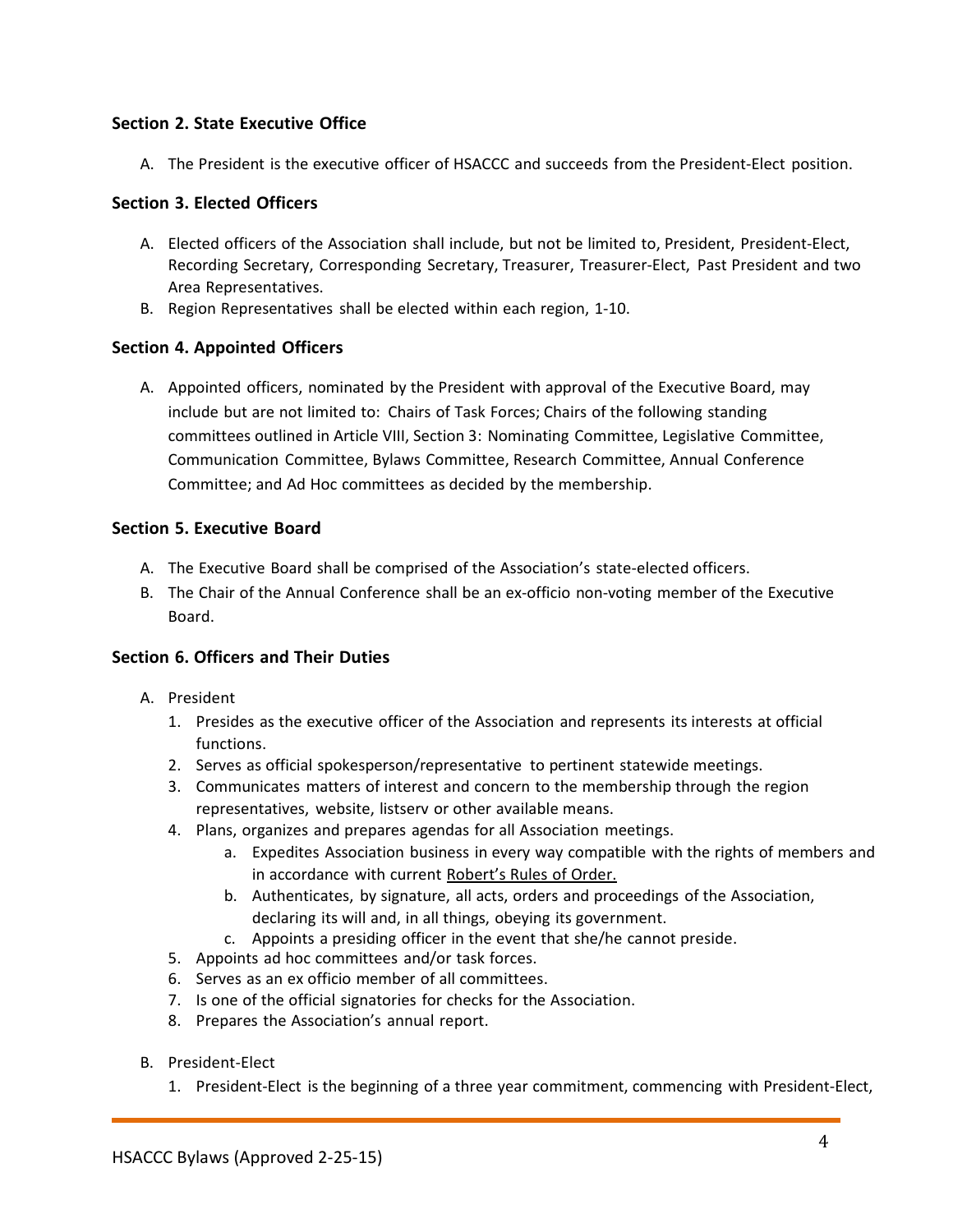and succeeding to President and then to Past-President.

- 2. Supports/assists the President in her/his role.
	- a. Presides as President ex officio in the event the President is temporarily unable to serve.
- 3. Ensures the efficient and effective function of the standing committees, ad hoc committees, and task forces, providing leadership as required.
- 4. Performs, along with the Bylaws chair and committee, an annual review of the Association Bylaws to ensure currency of content.
	- a. Makes certain each officer and committee member has a current copy of the bylaws, or access through the Association website.
- 5. Reviews responsibilities and supports all appointed officers in their respective duties.
- 6. Serves as an official signatory of checks for the Association.
- 7. Acts as Chair of the Nominating Committee.
- 8. Represents the Association as directed by the President.
- C. Recording Secretary
	- 1. Maintains the official records of the Association.
	- 2. Records minutes at all meetings of the entire Association.
		- a. Collects meeting agenda from President for distribution to the membership.
		- b. Maintains attendance records for meetings.
		- c. Compiles and disperses minutes to the membership.
		- d. Receives and maintains minutes of standing committees, ad hoc committees and task forces.
	- 3. Maintains documentation to comply with provider requirements for continuing education.
	- 4. Acts as official historian for the Association.
	- 5. Represents the Association as directed by the President.
- D. Corresponding Secretary
	- 1. Is responsible for all official organizational correspondence under the direction of the Executive Board with the exception of the annual conference.
	- 2. Maintains official membership roster of the Association.
	- 3. Notifies state organizations of annual change of officers.
	- 4. Maintains general correspondence of the organization.
	- 5. Is responsible for hospitality, including special recognition.
	- 6. Is Board liaison to the Communication Committee.
	- 7. Notifies officers and committee members of their election or appointment.
	- 8. Represents the Association as directed by the President.
- E. Treasurer
	- 1. Receives, deposits and issues receipts for all incoming funds for the Association.
	- 2. Disperses funds for all approved Association expenses.
	- 3. Is responsible for all bank accounts of the Association.
	- 4. Files Federal and State Income Tax returns and other official documentation as required by law.
	- 5. Prepares financial reports for all official Association meetings.
	- 6. Arranges for an outside financial review of official records at change of treasurer, or at least every 2 years.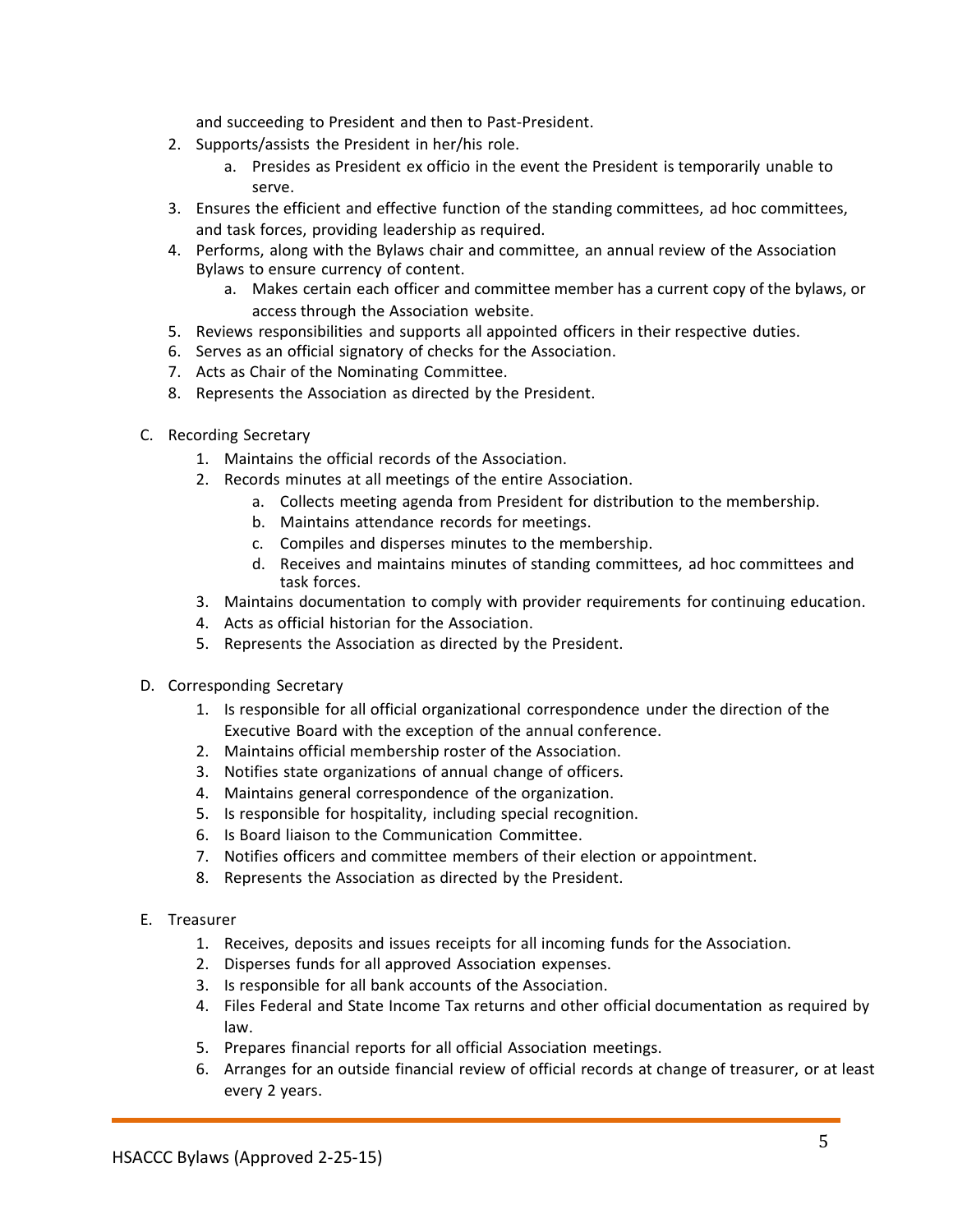- 7. Represents the Association as directed by the President.
- 8. Trains and mentors the Treasurer-Elect in all duties of the position.
- F. Treasurer Elect
	- 1. Treasurer-Elect is the beginning of a three year commitment, commencing with Treasurer-Elect and succeeding to a two year term as Treasurer.
	- 2. Supports/assists the Treasurer in her/his role.
	- 3. Works under the guidance of the Treasurer to obtain competency in all duties and responsibilities of the Treasurer.
- G. Past President
	- 1. Acts as a consultant, advisor and mentor to current President.
	- 2. Facilitates current President's transition to office, and acts as a resource person to her/him.
	- 3. Forwards all relevant records and correspondence to current President.
	- 4. Acts as official parliamentarian for meetings of the Association.
	- 5. Represents the Association as directed by the President.
- H. Board Area Representatives
	- 1. One Area Representative shall be elected by regular members from Regions  $1 5$ , and one Area Representative shall be elected by regular members from Regions  $6 - 10$  to represent their respective regions.
	- 2. Attend all official meetings and participate in all votes and activities of the Executive Board.
	- 3. Act as liaison between the Executive Board and region representatives.
	- 4. Assist the Region Representatives in connecting new coordinators with an HSACCC member who can serve as mentor.
	- 5. Represent the Association as directed by the President.
- I. Region Representatives
	- 1. Elected by regular members in each region.
	- 2. Provide yearly updated list of region health services coordinators and contact information to the Board Area Representative.
	- 3. Identify new health services coordinators within their region and forward names and contact information to the Board Area Representative.
	- 4. Assist the Board Area Representative in connecting new coordinators with an HSACCC member who can serve as mentor.
	- 5. Collect and transmit, in person or by fax, written and signed proxies for their region.
	- 6. Organize and chair at least one region meeting per year.
	- 7. Inform region members of information received from the state officers.
	- 8. Forward any region member questions, concerns, comments for the HSACCC Executive Board to the Board Area Representative.
	- 9. Act as liaison between Area Representative and health services in their region.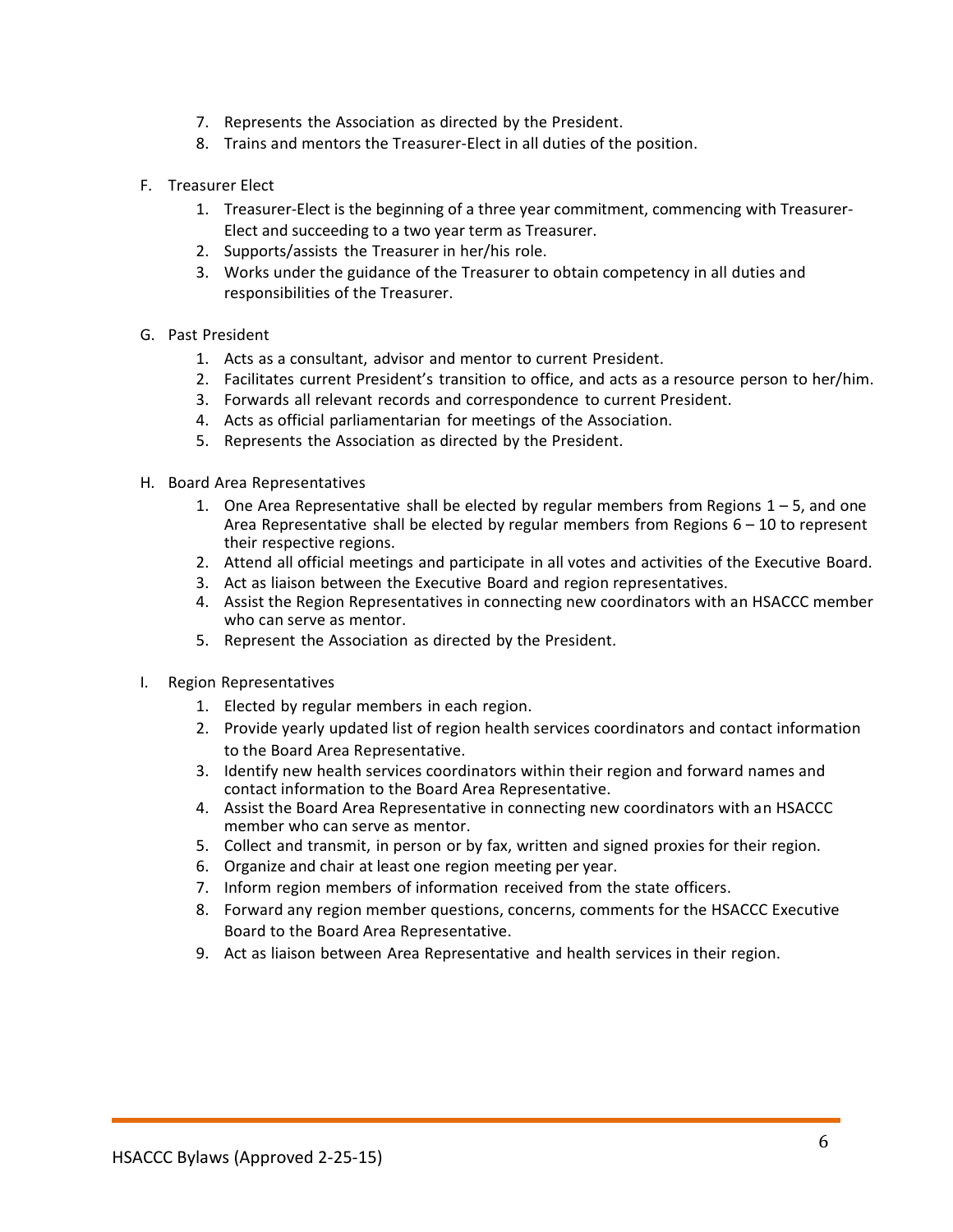# <span id="page-6-0"></span>**Article VI - EXECUTIVE BOARD AND ITS DUTIES**

#### **Section 1. Composition**

- A. The Executive Board shall be comprised of the President, President-Elect, immediate Past President, Recording Secretary, Corresponding Secretary, Treasurer, Treasurer-Elect and two elected Area Representatives.
- B. The Annual Conference Chairperson shall be an ad-hoc, non-voting member of the Executive Board.

### **Section 2. Powers and Duties**

- A. The Executive Board shall:
	- 1. Ensure that the purposes as stated in the bylaws of the Association are carried out in an orderly and legal manner. (Charter, 1969)
	- 2. Develop and recommend policies and resolutions to the membership.
	- 3. Manage and execute the business of the Association.
	- 4. Approve budget allocations limited to the purposes of the Association.

# <span id="page-6-1"></span>**Article VII - MEETING AND QUORUM**

#### **Section 1. Meetings**

- A. The Executive Board shall meet annually with the membership at the time and place of the annual conference. In addition, there shall be at least one meeting annually in the Northern Area and one meeting annually in the Southern Area.
- B. Sites, dates and times of the Association's meetings shall be determined by the Executive Board.
- C. Notice of the Association's meetings will be distributed to members at least thirty days before the scheduled meeting.
- D. The agenda for meetings will be planned by the President or their designee.
- E. Agenda items will be sent to the President.

#### **Section 2. Special Meetings**

- A. Special meetings may be called by the President or at the request of five regular members of the Association.
- B. The membership and/or committee members shall be notified of special meetings in a timely manner.

#### **Section 3. Executive Board meetings**

- A. The Executive Board shall meet at least twice a year; once at the time and place of the Annual Meeting with additional meetings as called by the President.
- B. Executive Board special or closed meetings may be called at the discretion of the President or any member of the Executive Board.
- C. An Association planning retreat shall be convened at least once annually following the election of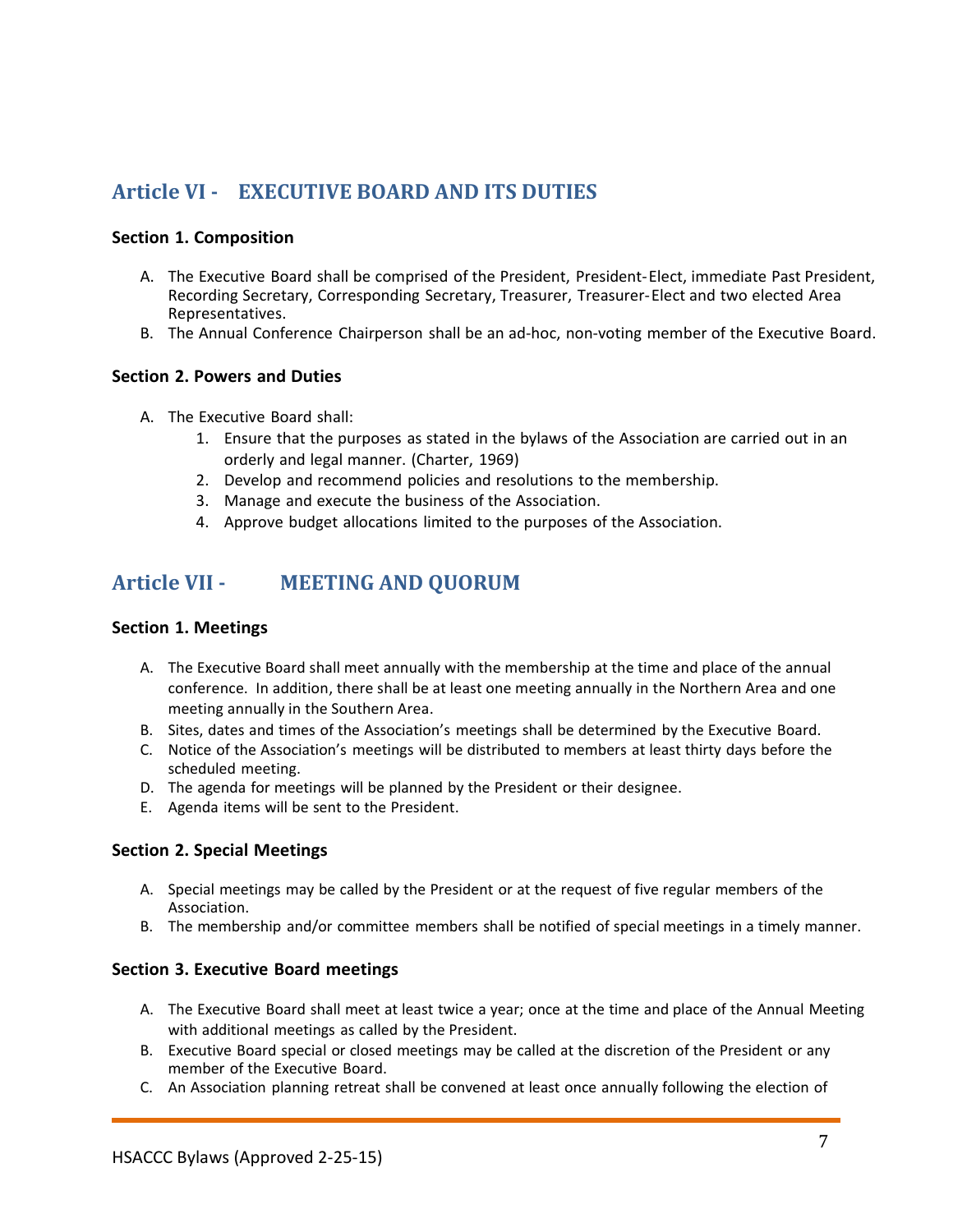officers.

### **Section 4. Quorum**

<span id="page-7-0"></span>A. A quorum at Association meetings shall be fifty percent plus one of eligible voting members.

# **Article VIII - COMMITTEES AND THEIR DUTIES**

#### **Section 1. Standing Committee/Ad-Hoc Committee Chairpersons and Membership**

- A. Standing Committee/Ad-Hoc Committee chairpersons are appointed by the President and approved by the Executive Board.
- B. Committee members are appointed by the chairpersons and/or may volunteer for service.
- C. The President is an ex officio member of all committees except the Nominating Committee.

#### **Section 2. Duties of Members of Standing/Ad-Hoc Committees**

A. Members of standing/ad-hoc committees are to discharge the specific responsibilities of that committee.

#### **Section 3. Duties of Standing Committees**

- A. Nominating Committee
	- 1. Responsible for presenting a slate of nominees for elective office to the membership at the annual meeting.
	- 2. Responsible for notifying the membership of election results.
- B. Legislative Committee
	- 1. Provides leadership in legislative matters as they affect health services.
	- 2. Reports to the membership on all pertinent legislation on the international, national, state and local levels.
	- 3. Serves as liaison from the Association to appropriate legislative individuals and bodies.
- C. Communication Committee
	- 1. Coordinates on-line publications.
	- 2. Responsible for the updating of the HSACCC web page.
	- 3. Coordinates the HSACCC electronic communication.
	- 4. Responsible for the HSACCC directory.
- D. Bylaws Committee
	- 1. Reviews Association bylaws on an annual basis for currency and accuracy and recommends changes to the membership.
- E. Research Committee
	- 1. Is responsible for official surveys and other research on behalf of the membership at the direction of the Executive Board.
	- 2. Analyzes and reports results of research.
- F. Annual Conference Committee
	- 1. Responsible for the program and arrangements for the annual conference.
	- 2. In even years, committee will be comprised of members and chair from regions 1-5; in odd years, from regions 6–10.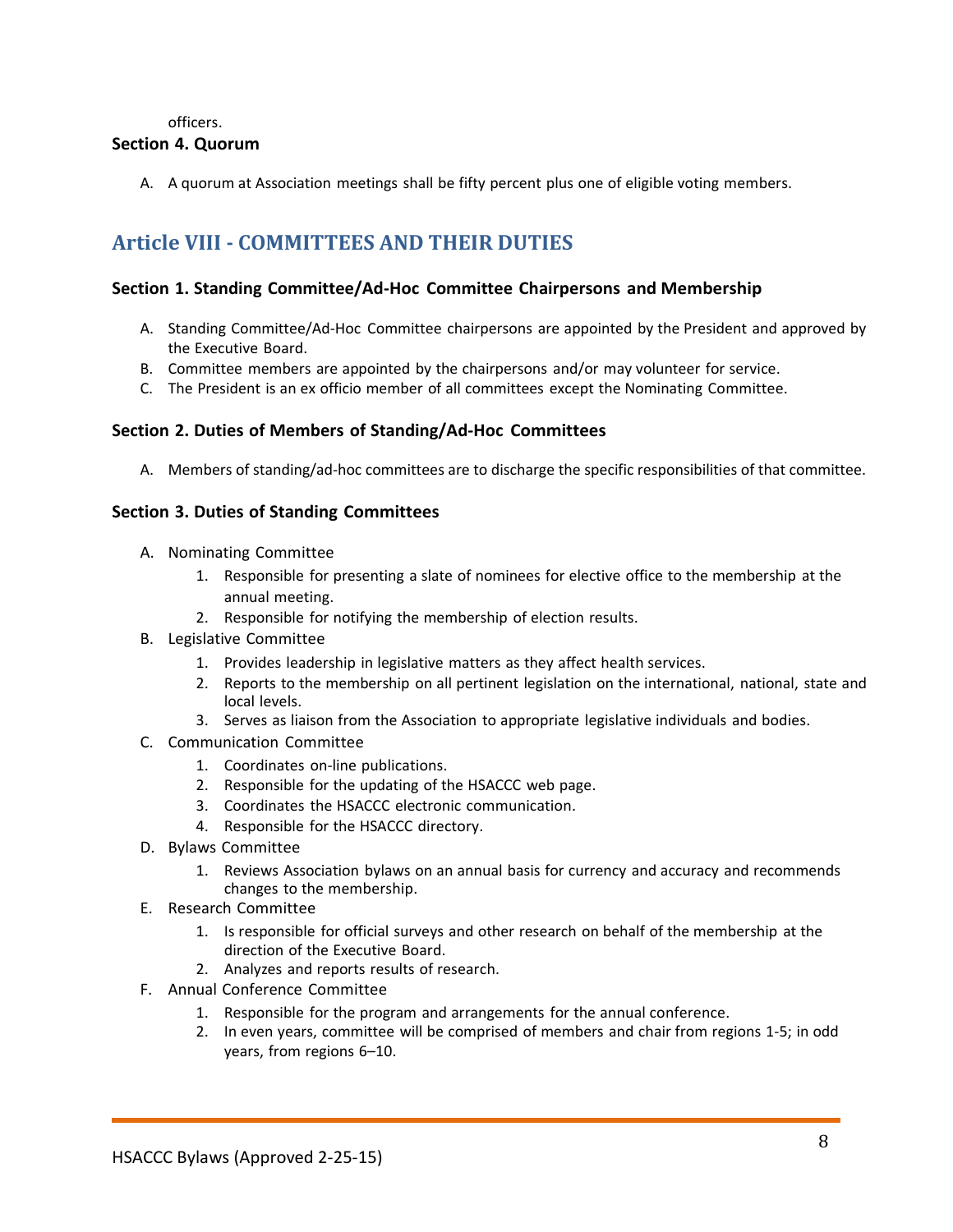# <span id="page-8-0"></span>**Article IX - NOMINATIONS AND ELECTION**

### **Section 1. Nominating Committee**

- A. The Nominating Committee consists of the following elected officials: President-Elect, Northern Area Representative and Southern Area Representative as well as one regular member nominated and elected by a vote of the membership which may be done via email.
- B. In the event of a conflict of interest (i.e. one of the Area Representatives is a nominee for the current upcoming election) and/or a vacancy on the committee, then another member from the same Area will be nominated and elected by a vote of the membership of the area which may be done via email.
- C. Officers shall be nominated in the following order: President-Elect yearly; Corresponding Secretary in odd years; Recording Secretary in even years; Treasurer-Elect in even years; the Southern Board Area Representative in even years, and the Northern Board Area Representative in odd years. Slate of nominees for office will be sent to the membership by the President-Elect at least 30 days before voting at the annual meeting.

### **Section 2. Elections**

- A. A slate of nominees for office will be presented to the membership at the annual meeting.
- B. Nominations will be accepted from the floor prior to the election.
- C. Elections will be conducted by written ballot at the annual meeting.
- D. An individual may serve only two (2) consecutive terms in each elected office with the exception of regional representatives.

# <span id="page-8-1"></span>**Article X - TERM OF OFFICE AND VACANCIES**

#### **Section 1. Term of Office**

- A. The term of office for the President is one year.
- B. The term of office for the President-Elect is one year.
	- 1. President-Elect shall succeed to the presidency at the end of his/her term.
- C. The term of the immediate Past President is one year.
- D. The term of office for the Recording Secretary is two years.
- E. The term of office for the Corresponding Secretary is two years.
- F. The term of office for the Treasurer is two years.
- G. The term of office for the Treasurer-Elect is one year.
	- 1. Treasurer-Elect shall succeed to Treasurer at the end of his/her term
- H. The term of office for the Board Area Representatives is two years.
- I. The term of office for Region Representatives is two years.
- J. Each retiring officer shall deliver to his/her successor all materials pertaining to the office prior to the Association planning retreat.

#### **Section 2. Filling Vacancies**

- A. In the event of a vacancy of any office, the Executive Board shall fill the position within thirty (30) days by appointing a regular member to fill the remaining term.
- B. Standing committees/Task Forces/Ad Hoc committees